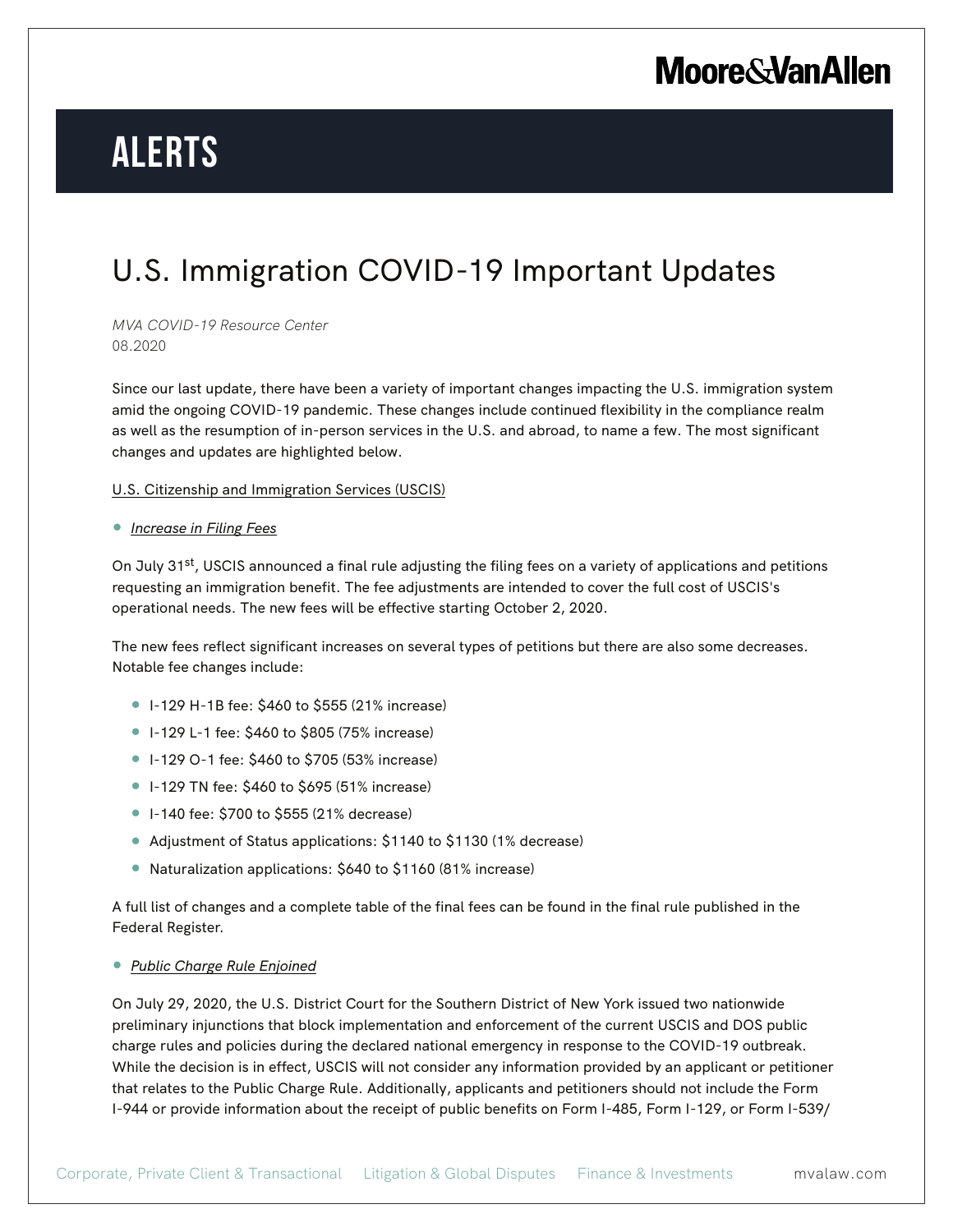## **Moore&VanAllen**

### **U.S. Immigration COVID-19 Important Updates**

#### I-539A.

#### ● *Resumption of in-person services*

In early June, USCIS began the process of reopening certain field offices and asylum offices for nonemergency in-person services. Application support centers have also started reopening and scheduling applicants for non-emergency in-person services like biometrics. Anyone planning to attend an in-person appointment at a field office or application support center should review the guidelines for entering these facilities. Information on office openings and guidelines for entering a USCIS facility be found on the USCIS website.

#### U.S. Department of State (DOS)

#### ● *Resumption of Visa Services*

Routine visa services at US Embassies and Consulates worldwide have been suspended since March 18th. DOS announced in mid-July that consular posts were working toward resuming visa services and that each post would need to assess the COVID-19 situation in their region and then make a determination about whether in-person visa services were safe to resume. While a formal announcement from DOS about a full and complete resumption of visas services at posts worldwide is unlikely, several consular posts are starting to scheduling appointments for routine visa services. Applicants should contact MVA to discuss their options for visa stamping at a particular location.

#### U.S. Department of Labor (DOL)

#### ● *PERM NOF Posting Requirement*

DOL's Office of Foreign Labor Certification (OFLC) confirmed that the PERM Notice of Filing (NOF) requirement is flexible and employers can satisfy this regulatory requirement by posting notice for 10 consecutive business days at the worksite. OFLC further confirmed employers could even satisfy the NOF requirement for PERM by posting the NOF on the exterior door of its building, office, or front entry even if the work place is 100% closed and employees are 100% remote, so long as the business is operational (i.e., conducting business).

#### U.S. Immigration and Customs Enforcement (ICE)

#### ● *Continued I-9 and E-Verify flexibility*

On July 18<sup>th</sup>, ICE announced an additional extension of the flexibilities in complying with requirements related to Form I-9, Employment Eligibility Verification, due to COVID-19. The expiration date for these accommodations is now set to expire on August 19, 2020. Employers are encouraged to monitor the DHS and ICE websites for additional updates about when the extensions end and normal operations resume.